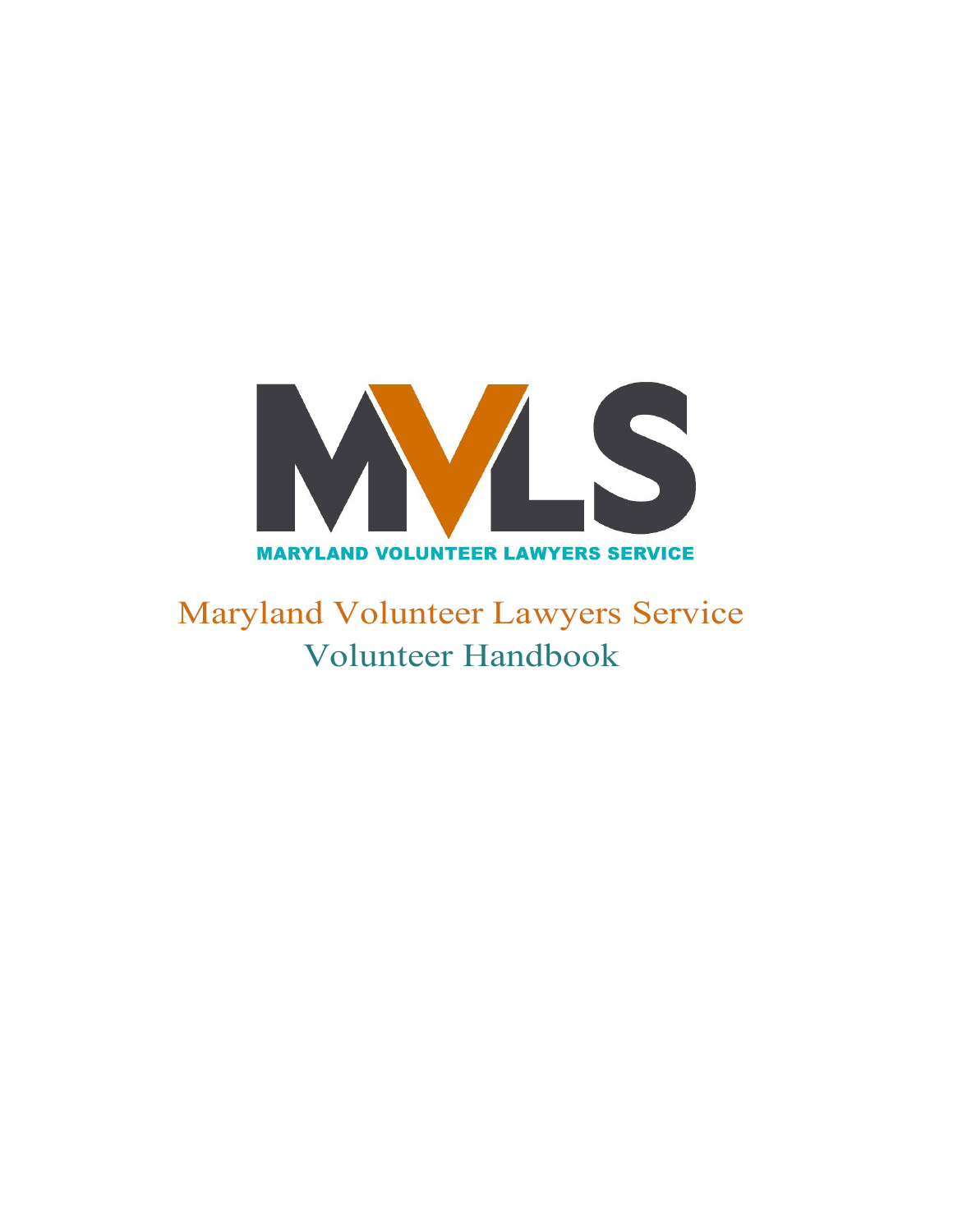



Welcome to Maryland Volunteer Lawyers Service (MVLS), the largest pro bono legal services provider in Maryland! Thank you for your willingness to serve as a volunteer to our clients. You've joined a panel of over 2,000 attorneys and other professionals who have come together to ensure that low-income Marylanders receive quality legal representation in civil matters in every county in the state.

This handbook is intended to familiarize you with our volunteer policies and case referral process. As you review this handbook and begin your representation of our client, if you have any questions or concerns, please contact Director of Program Management Margaret Henn at 443-451-4067 or [mhenn@mvlslaw.org.](mailto:mhenn@mvlslaw.org.)

# **MVLS Mission & Vision**

**Mission**: Maryland Volunteer Lawyers Service (MVLS) removes barriers to justice through free civil legal help, community engagement, and advocacy for equitable laws.

**Vision:** Our vision is for a fair legal system that is free of injustice and equitably serves underrepresented Marylanders:

- Family Law (e.g., divorce, custody, guardianship, name change, adoption)
- Consumer Finance (e.g., individual debtors' rights, bankruptcy)
- Housing (e.g., landlord/tenant disputes, foreclosure & tax sale, deed changes) and
- Estate planning/administration, expungement, and tax controversy.

To learn more about MVLS programs go to our website: https://mvlslaw.org/program-descriptions/

# **MVLS Equal Opportunity Policy**

MVLS maintains a strong policy of equal opportunity. We recruit, accept, train, and, when necessary, dismiss volunteers based on personal competence and volunteer lawyer performance, without regard to race, creed, color, religion, sex (including pregnancy, childbirth, and related medical conditions), sexual orientation, gender identity, national origin, age, or marital status.

## **How to Become an MVLS Volunteer**

MVLS invites you to apply to join our statewide network of volunteer lawyers who annually make pro bono count for over 5,000 Marylanders of limited means. In addition to project-focused staff attorneys, MVLS relies on volunteer lawyers to represent individuals and community-based nonprofits through our core pro bono program and special projects. Our volunteer attorneys are drawn from private practice, corporations and government. Although our offices are located in Baltimore City, we accept cases from across the state and similarly place them with lawyers practicing in Maryland.

In order to join our volunteer panel, lawyers must be:

- Admitted to practice in Maryland and be a member of the bar in active status, or
- Admitted to the Maryland bar in retired status, or
- Admitted to practice in a state other than Maryland, in good standing in that state, and receive a Certificate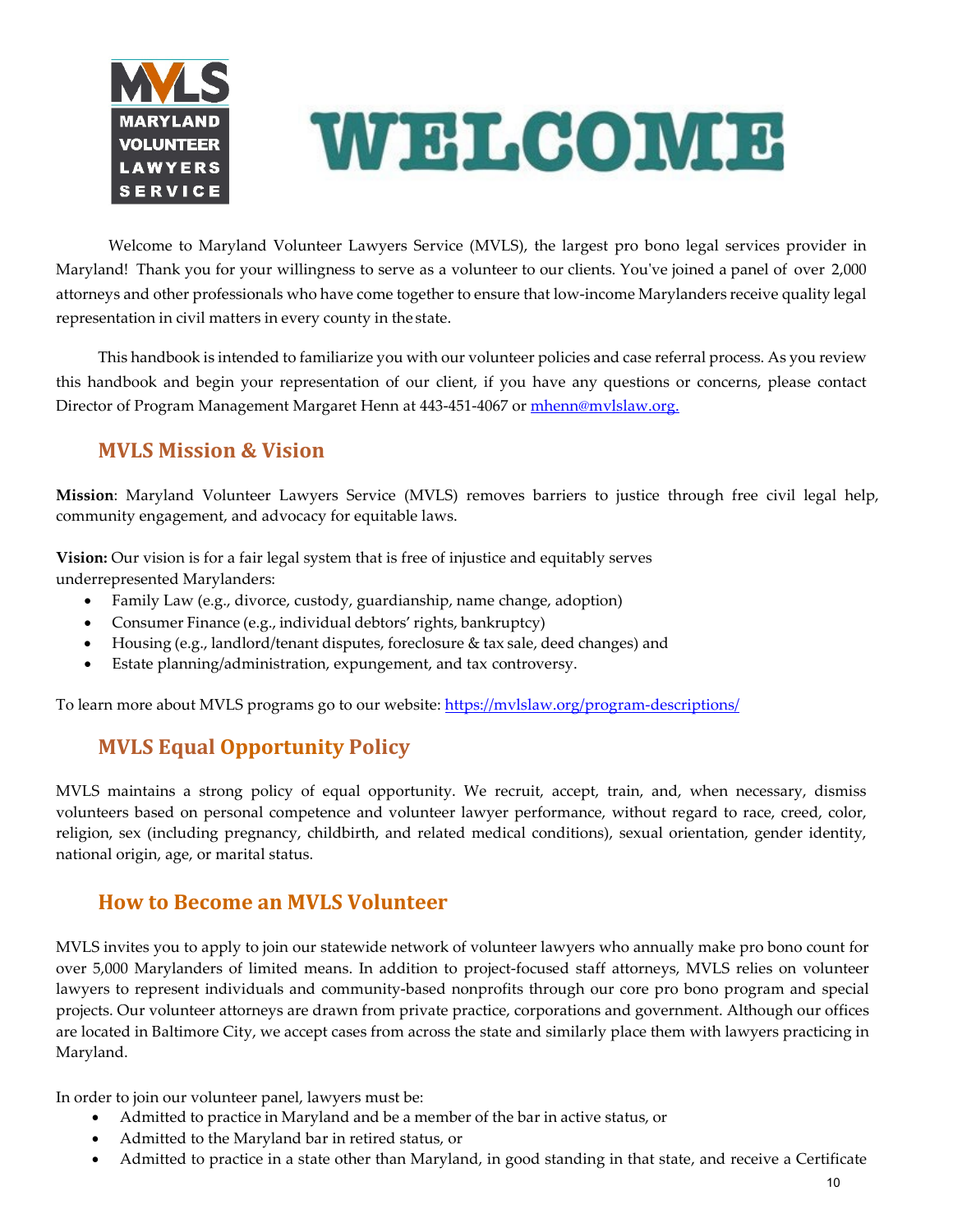of Authorization to Practice under the Rules Governing Admission to the Bar of Maryland, Rule 19-504. See [https://mvlslaw.org/wp-content/uploads/2019/11/Out-of-state-attorneys.pdf.](https://mvlslaw.org/wp-content/uploads/2019/11/Out-of-state-attorneys.pdf)

To apply to join our volunteer panel, please complete the application on our website: [https://mvlslaw.org/ways-to-get](https://mvlslaw.org/ways-to-get-involved/)[involved/.](https://mvlslaw.org/ways-to-get-involved/)

#### **Orientation and Training**

All volunteer lawyer receive a general introduction to the purpose and operations of MVLS through this Handbook and our website. Volunteers will receive cases for representation at which time our intake paralegals provide them with the information about the client's case and procedures to follow after the client contacts the volunteer. MVLS paralegals checkin with volunteers 30 days after case placement to ensure that the client has contacted the volunteer and the case is proceeding.

#### **Mentorship**

Our volunteer panel consists primarily of experienced practitioners, however, in cases where volunteers accept pro bono cases through our program outside of their area of practice, MVLS will provide an experienced mentor with appropriate subject matter expertise. MVLS paralegal staff are available for consultation, support, and direction.

#### **Feedback and Evaluation**

At the end of a volunteer's representation of an MVLS client, MVLS sends the client a Client Satisfaction Survey that asks the client to complete a short questionnaire about their experience with our staff and volunteer lawyer. MVLS reviews each questionnaire and shares the client's evaluation with the volunteer.

#### **Recognition**

Volunteer service is essential to the success of MVLS programs. We recognize our volunteers in many ways through our social media, volunteer of the month designation, and annual Celebrate Pro Bono awards dinner in October. Volunteers also are recognized in our Annual Report.

#### **Media Contacts or Requests**

Volunteer lawyers should not represent themselves as spokespersons or representatives of MVLS. Only the board president and the executive director, or their designee, shall serve as spokespersons for MVLS.

### **Alcohol/Drugs**

MVLS is a drug and alcohol free workplace. When working at MVLS's office, volunteers are prohibited from purchasing, transferring, using or possessing illicit drugs, alcohol, or prescription drugs in any way that is illegal. Implementing this policy provides a drug and alcohol-free work place in order to ensure a safe, healthy, and productive environment for all volunteers and employees.

#### **Whistleblower Policy**

The MVLS whistleblower policy is available at: https://mvlslaw.org/wp-content/uploads/2019/07/Whistleblower-Policy-Amended-2019.pdf

#### **Harassment Policy**

Any form of sexual or other harassment is not tolerated by MVLS. If you feel you are being harassed while at MVLS's office you should immediately report it to the executive director or a board executive committee member. MVLS will investigate and take appropriate action depending on the circumstances.

#### **Professional Liability Insurance**

MVLS maintains professional liability insurance on volunteer lawyers while they are representing MVLS clients. A copy of the policy is available upon request to the Pro Bono Program Manager.

#### **Standards for Excellence**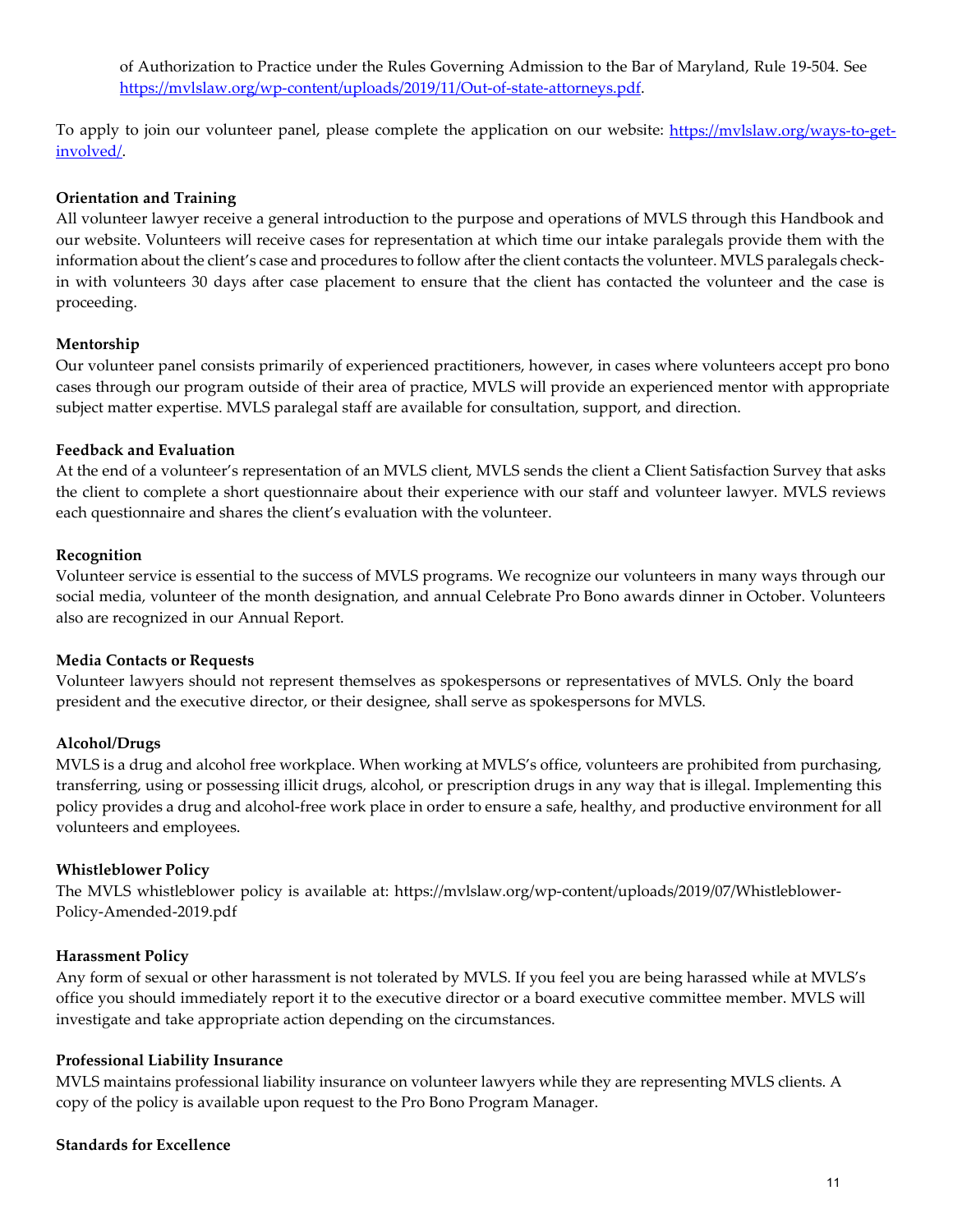MVLS volunteers make a lasting impression on those they represent. Their conduct reflects directly on all staff, volunteers, and board members of MVLS. All volunteer lawyers are expected to comply with the Maryland Rules of Professional Responsibility and should conduct their work in a manner consistent with the MVLS Standards for Excellence: An Ethics and Accountability Code for the Nonprofit Secto[r https://standardsforexcellence.org/Home-2/code.](https://standardsforexcellence.org/Home-2/code) MVLS expects all volunteers to disclose any conflicts of interest to MVLS at the time they become a volunteer.

# **Questions, Problems, Complaints, Suggestions**

We want your experience as an MVLS volunteer to be rewarding. If you have questions or have trouble along the way, our staff is available to assist you.

For case information, client communication issues, etc., you should first contact the paralegal that assigned the case to you:

| Paralegal      | <b>Direct Phone Number</b> | <b>Email Address</b> |
|----------------|----------------------------|----------------------|
| Samuel Kessler | $(443)$ 451-4087           | skessler@mvlslaw.org |
| Asja Towns     | $(443)$ 451-4096           | atowns@mvlslaw.org   |
| Milena Benitez | $(443)$ 451-4070           | mbenitez@mvlslaw.org |
| Antonia Wilson | $(443)$ 451-4089           | awilson@mvlslaw.org  |
| Sydney Logan   | $(443) - 451 - 4081$       | slogan@mvlslaw.org   |

If you are unable to reach one of the paralegals, please contact the Pro Bono Program Manager, Makeisha Gibson at (443) 451-4072.

If you experience ethical or other serious issues during your representation of an MVLS client or need to withdraw from the case, please contact:

| Margaret Henn | $(443)$ 451-4067 | mhenn@mylslaw.org    |
|---------------|------------------|----------------------|
| Susan Francis | $(443)$ 451-4084 | sfrancis@mylslaw.org |

## **MVLS Intake and Case Referral Process—How it Works**

Applicants for service contact MVLS through on-line intake or by calling our intake line. MVLS paralegals carefully screen clients for income and asset eligibility, case type and analysis for legal merit. Once clients are accepted by our program, MVLS paralegals refer clients with civil cases to a lawyer on our panel of volunteers. Generally, MVLS paralegals contact volunteers via email or phone call to make them aware of possible cases.

MVLS grant guidelines and case acceptance guidelines dictate the cases we are able to accept. MVLS *does not* handle criminal cases, fee-generating cases, class action suits, appeals, or Social Security denials.

Once a volunteer accepts a case, a copy of the client's file is mailed, faxed or emailed directly to the volunteer. At the same time, MVLS sends the client a letter requesting that he/she makes contact with their volunteer within five business days. If the client has not contacted you in that time frame, please notify the paralegal who assigned the case to you.

Most cases MVLS places should be resolved within a few months. Family law and other complex cases, however, may take longer. We will contact you intermittently to find out the status of your MVLS case. Your timely response is essential to our success as a pro bono program. We must report case outcomes to our many funders and need to know when a client matter can be closed. Accordingly, we ask you to report to MVLS when the case is closed and to tell us the outcome of the case and the volunteer hours you spent on the case. This information is essential to enlist program support from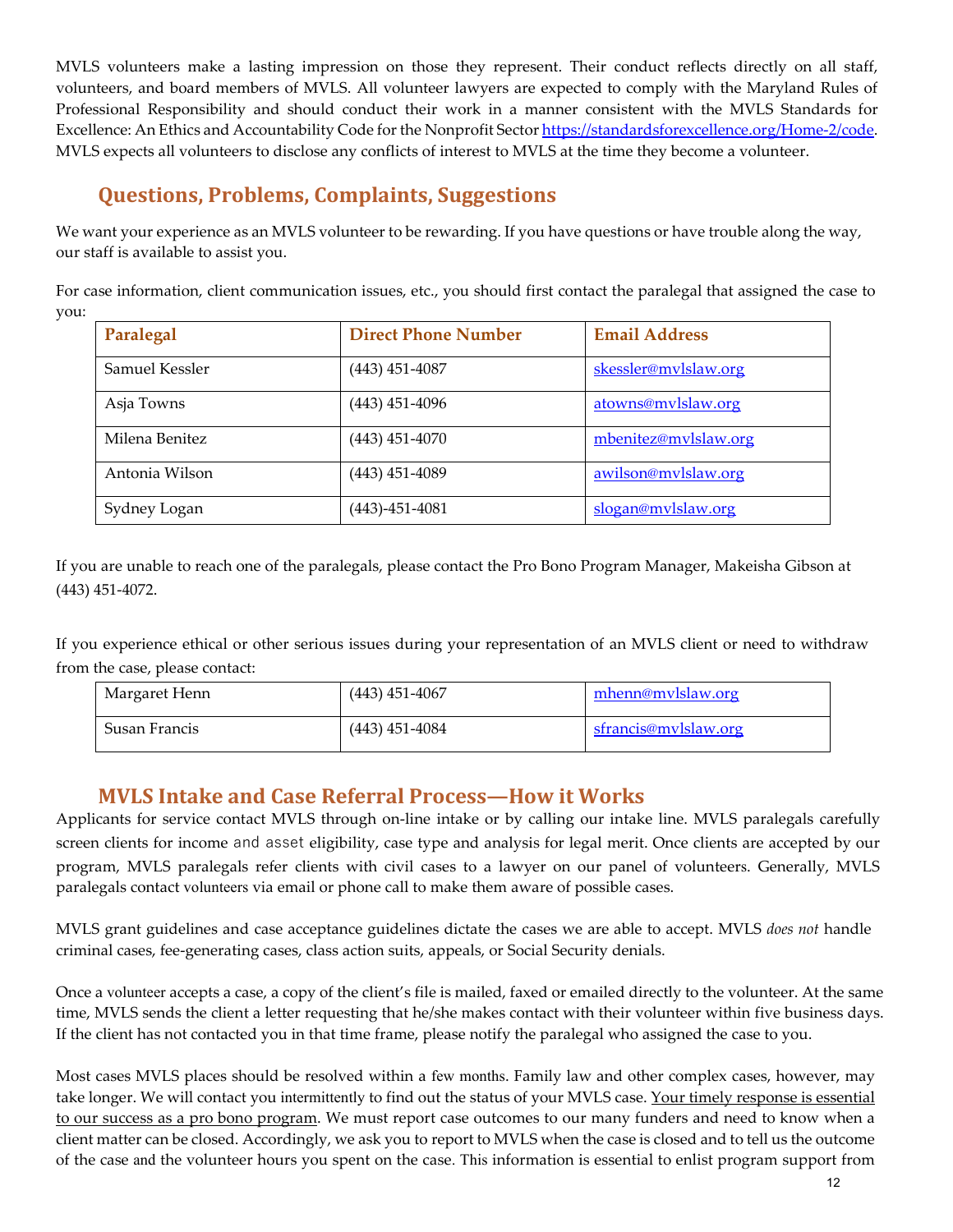the bench, bar and community, and to recognize your hard work.

## **Pro Bono Representation of MVLS Clients**

MVLS strives to provide each volunteer with as much information as we are able to collect prior to placing a case. Once a case is placed and a volunteer has entered into a representation agreement with an MVLS client, the volunteer assumes primary responsibility for representing the client, including developing the facts and law relevant to the case, drafting necessary documents or pleadings, conducting negotiations, and appearing at hearings and trial. MVLS volunteers are expected to treat pro bono clients with the same dignity and respect as they show any other client. The Maryland Rules of Professional Responsibility apply to representation of pro bono clients with the same force and effect as for fee-paying clients. We expect our volunteers to see a matter through to resolution as set forth in the representation agreement.

**Withdrawal from a case prior to completion is a serious step that may adversely affect the pro bono client's interests. We therefore discourage withdrawal except under exceptional circumstances. If you are having trouble with a client because they are uncooperative or fail to communicate, MVLS staff are available to help you resolve the problem. Remember our ability to find substitute volunteer counsel mid-stream is often difficult and, in most cases, we are unsuccessful resulting in the client proceeding pro se.**

## **MVLS Guidelines for Volunteer Attorneys**

### • **Initial Client Contact**

Clients are expected to contact their volunteer attorney within 5 days of being informed of their placement. Attorneys are expected to contact clients within 72 hours of this initial contact. If the client fails to keep an appointment or does not contact you within a week after referral, please contact the paralegal who referred the case to you so that we can reach out to the client. If the client doesn't respond to our inquiry, we will follow up with you and request that you send the client a letter with a deadline to contact you. If you do not hear from the client by the deadline, close the file and submit a case closure form:<https://mvlslaw.org/forms/>

It is important to set parameters for client contact early in your representation. MVLS has created a helpful document to set expectations with clients[: https://mvlslaw.org/wp-content/uploads/2017/08/clientresponsibilities-1.pdf](https://mvlslaw.org/wp-content/uploads/2017/08/clientresponsibilities-1.pdf)

### • **Retainer Agreement**

All volunteers should enter into a retainer agreement with our clients that clearly explains the scope of representation. You can find a sample form on our Attorney Resources page [\(http://mvlslaw.org/attorneyresources/\)](http://mvlslaw.org/attorneyresources/)) in both English and Spanish. Please do not terminate representation without talking to MVLS. See Case Completion section below.

### • **30 Day Check-In**

You will receive an email 30 days after you accept a case checking to see if the client has contacted you and if there is anything you need to help you with the case.

### • **Case Representation**

If after meeting with the client and conducting any investigation, you feel the case is without merit, you should advise the client, contact Pro Bono Program Manager Makeisha Gibson, and then close the file. You are not obligated to provide representation on a pro bono basis that you would not provide to a fee-paying client.

### • **Waiver of Court Costs and Fees**

MVLS clients are entitled to have initial filing fees waived in most state court matters. We expect volunteers to assist their clients in seeking a filing fee waiver if the client is eligible for such a waiver. The link to the court forms to use for prepaid costs and final waiver of open costs are available on our Attorney Resources page [\(http://mvlslaw.org/attorneyresources/\). I](http://mvlslaw.org/attorneyresources/))f you have any questions or encounter problems, contact Pro Bono Program Manager Makeisha Gibson.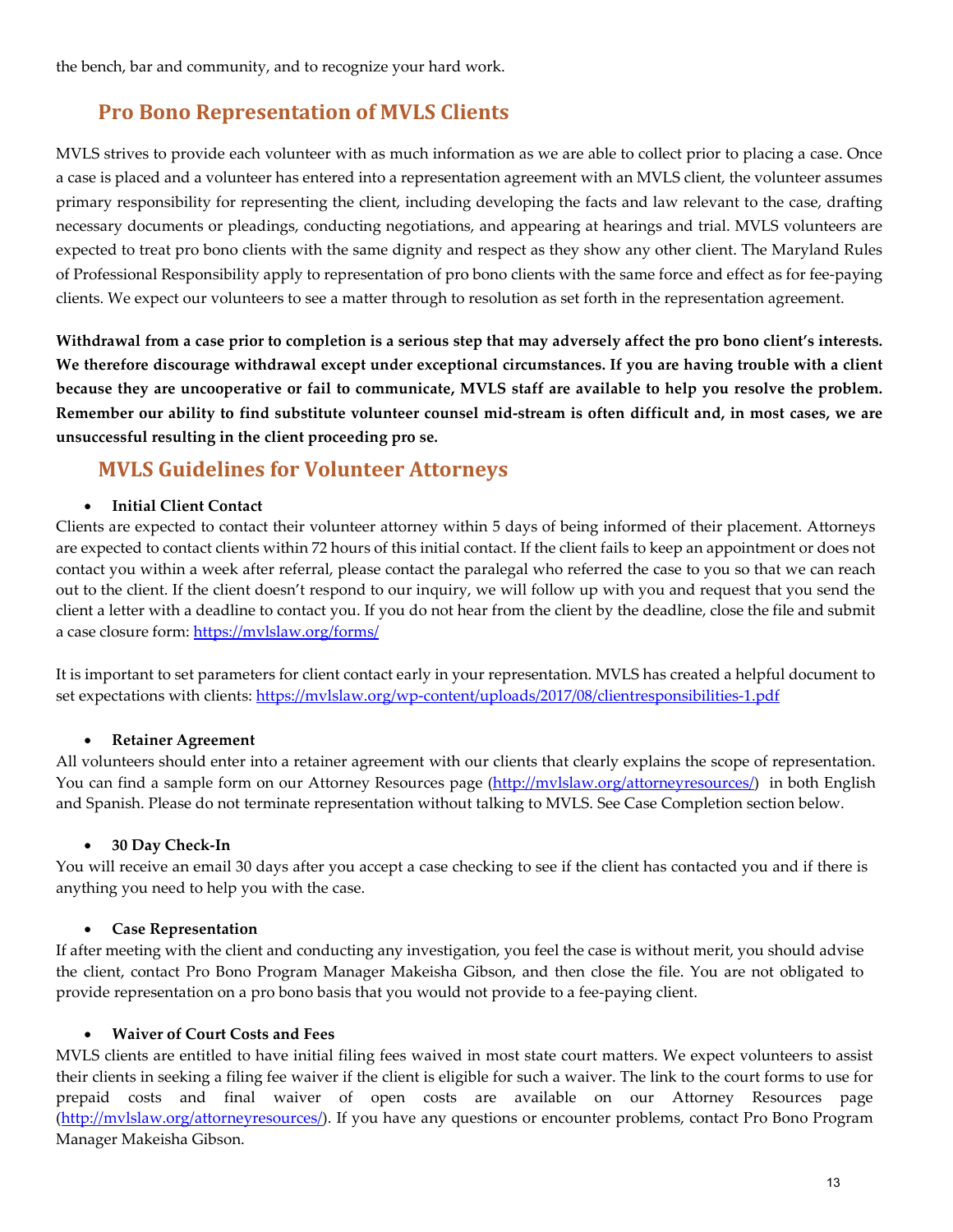### • **Court Costs**

MVLS does not expect you to pay any advance costs for the client's case. The clients are responsible for those costs. If the client cannot afford to pay the costs, the fees may be reimbursed by Pro Bono Resources Center's Litigation Fund:<https://probonomd.org/volunteers/litigation-fund/>

## • **Litigation Costs**

The client is responsible for paying all non-waivable fees associated with filing bankruptcy, name change, estate administration, deed changes, and other legal costs. If the client can't pay these fees, please contact our office before you close the case. A litigation fund is administered through the Pro Bono Resource Center, and any attorney who handles a Judicare or pro bono case through MVLS may be eligible for reimbursement of litigation costs: <https://probonomd.org/volunteers/litigation-fund/>

## • **Your Time**

Your time is valuable. Let your client know what you expect in terms of cooperation, frequency of telephone calls, and the specific issues you are undertaking. We provide every MVLS client with a "Client Tips" brochure that explains the do's and dont's of working with an attorney. In each placement packet is a client responsibilities form that we encourage you to review with your MVLS client. If you find that the client is not respecting your time, contact the MVLS paralegal who placed the case and we will make every effort to improve communication.

## • **Attorney's Fees**

MVLS policy is to place pro bono cases with volunteer attorneys who do not have any expectation of fee for services while representing the client through MVLS. We do not object to volunteers sending a pro bono client an invoice to inform the client the fees that would have been charged had the case not been a pro bono matter. At the conclusion of an MVLS pro bono case, and if the Maryland rules permit, you may petition for attorneys' fees per Maryland rule.

## • **Multiple Legal Issues**

We refer clients for one case. If another legal issue arises for your client during your representation, please contact us. We will contact the client to get information to determine if the issue is one that we can assist with. If so, it will be your decision whether to represent the client in the additional matter. If you decide not to assist with the new matter, let us know; we will refer the client's new matter to another panel attorney. Do not feel obligated to handle any other unrelated legal matters for the client. If you have questions about this area of law or need assistance, call us to provide you with the contact information for an experienced mentor ready and willing to assist.

### • **Scope of Representation**

Clients often have multiple legal issues or new issues may arise during the course of representation. If a volunteer attorney determines that an MVLS client needs additional legal services, beyond the scope of the initial retainer agreement, the volunteer attorney must contact Pro Bono Program Manager Makeisha Gibson to discuss whether the case should be placed with another volunteer or whether the case should be closed.

No MVLS client may be charged attorneys' fees for new or different matters arising from representation of an MVLS client without first communicating with MVLS to determine if the legal issue can be assigned to another pro-bono attorney. You should contact Pro Bono Program Manager Makeisha Gibson or Director of Program Management Margaret Henn before entering into a new retainer agreement with an MVLS client.

### • **Service of Process**

Monumental Process Servers offers a discounted rate for MVLS cases. They can be reached at 410-523-4980 or [info@monumental.service.](mailto:info@monumental.service)

### • **Client Income**

If you determine that a client's income exceeds MVLS Income Guidelines, please call the MVLS paralegal that placed the case with you. Current guidelines are available at [http://mvlslaw.org/do-i-qualify/. O](http://mvlslaw.org/do-i-qualify/)ur client application clearly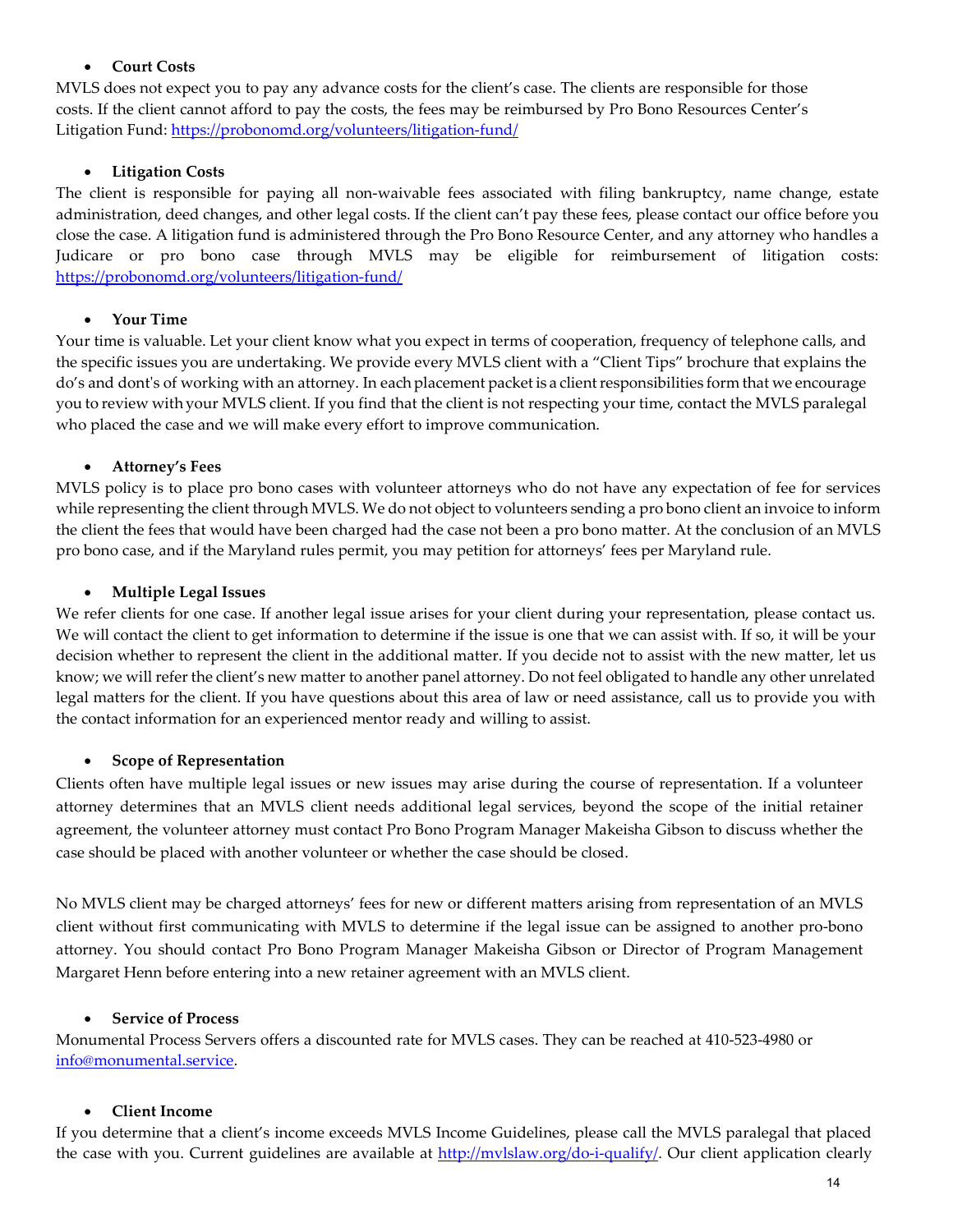states that if income eligibility changes over the course of their case, they must report that fact to MVLS and may not be entitled to pro bono representation going forward.

## • **Case Completion**

The Maryland Rules of Professional Responsibility govern your representation of clients in pro bono cases. MVLS policy requires its volunteer lawyers to complete the assigned case, unless extraordinary circumstances warrant withdrawal. If an attorney believes such circumstances exist, they must contact Pro Bono Program Manager Makeisha Gibson or Director of Program Management Margaret Henn to discuss the case and agree upon how the withdraw will be handled consistent with the best interests of the MVLS client.

Please be sure to send the client a closing/disengagement letter, notifying them that your representation has been terminated. Here is draft language that you may use: "This is notice that \_\_\_\_\_\_\_\_\_ (the "Firm") has ended, effective immediately, serving as counsel for you in all matters in which you may consider the Firm to be your attorney. This letter confirms the end of any attorney-client relationship between you and the Firm. The Firm will not be performing any further legal work for you. You should not expect or rely upon the Firm to take any further actions on your behalf, including monitoring future developments in any matter in which the Firm has advised you, or as to any legal developments that may have a bearing on any of those matters. For purposes of conflicts of interest, you have now become a former client of the Firm."

## • **Client Literacy**

Some MVLS clients struggle with literacy. We recommend that you determine your client's literacy level early in your representation. If you determine a client has limited literacy skills or are unsure, you might want to go over the answers to interrogatories and any other documents in person rather than sending them out for the client to complete at home.

## • **Case Update and Closure Forms**

Complete the case closure form once you have completed representation. MVLS requires a case closure form for every case you accept. You may access the forms on-line [\(http://mvlslaw.org/forms/\).](https://mvlslaw.org/forms/) As noted, this information is essential to the ongoing success of our program.

### • **MVLS Web Page Resources**

If you visit the Attorney Resources section on our web page [\(http://mvlslaw.org/attorneyresources\), y](http://mvlslaw.org/attorneyresources))ou can access electronic versions of this handbook, case update/closure forms, attorney packets, PBRC litigation fund forms, as well as other documents and helpful information.

### • **Language Line**

MVLS provides Language Line for free for all MVLS cases. Language Line can connect you with an interpreter for phone calls and in-person meetings for any MVLS clients with limited English proficiency. Please ask the paralegal working on your case for the Language Line access information.

### • **Malpractice Insurance**

Throughout the course of the representation, the volunteer is covered under MVLS' professional liability insurance for negligence claims arising from the handling of an MVLS case. The policy binder explaining the extent of coverage is available on our Attorney Resources page online. If you receive a grievance letter or complaint, please inform MVLS Executive Director Susan Francis immediately as coverage is contingent upon MVLS making prompt reports of claims. Coverage may be denied for failure to timely report claims.

# **MVLS's Commitment to Volunteers**

MVLS will provide the following services:

o Interview the client.